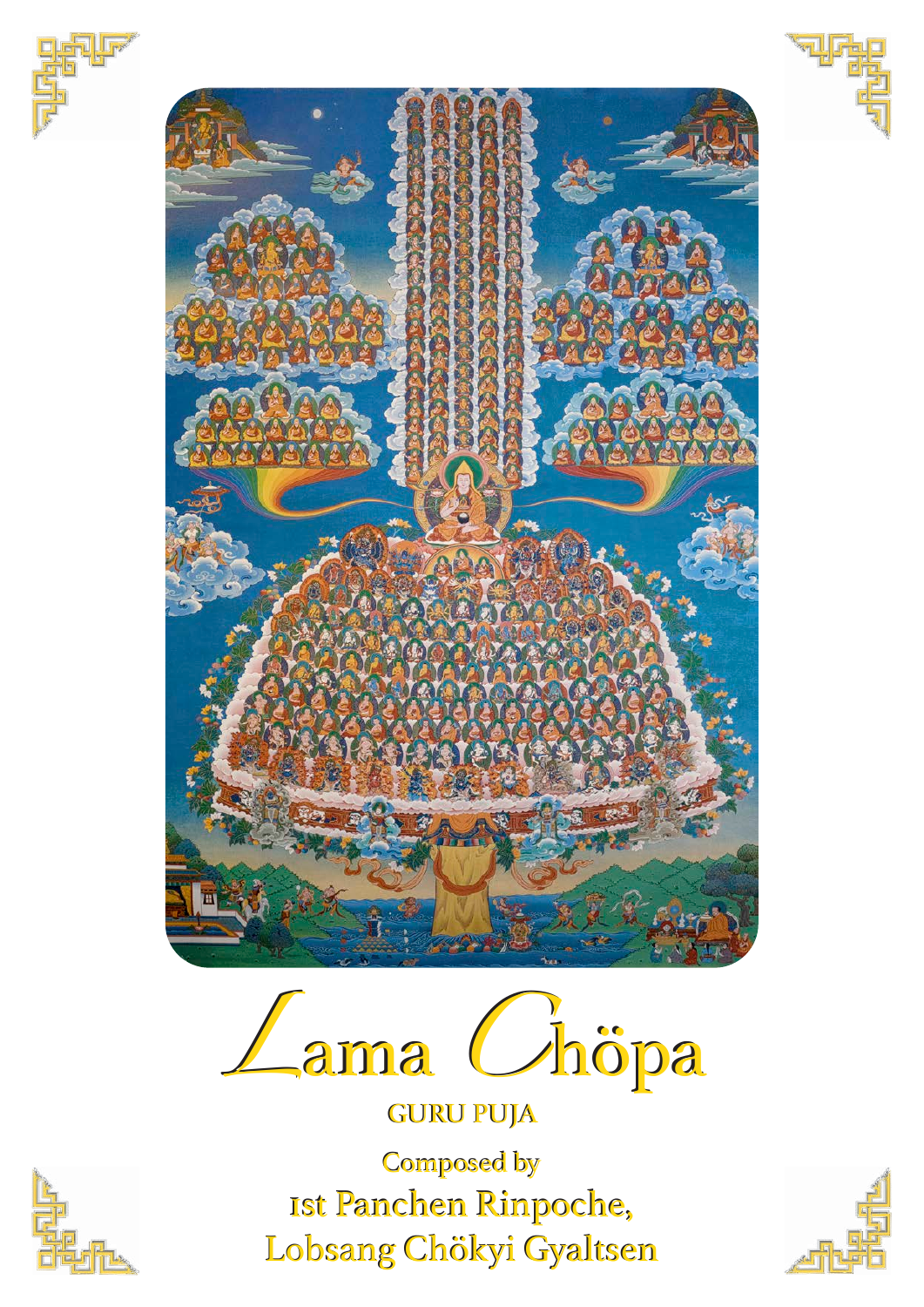



## **GURU PUJA**

**1.** Within great bliss, I arise as my guru yidam. From my clear body, masses of light rays radiate into the ten directions, blessing the world and its beings. All become perfectly arrayed with only infinitely pure qualities.

## **Refuge**

- **2.** From the state of an exalted white virtuous mind, I and all infinite, old mother sentient beings, from this moment until our supreme enlightenment, go for refuge to the gurus and the Three Precious Gems.
- **3. NAMO GURUBHYAH NAMO DHARMAYA NAMO BUDDHAYA NAMO SANGHAYA** *(3x)*



#### **Bodhicitta**

- **4.** For the sake of all mother sentient beings I shall become my guru deity and place all sentient beings in the supreme state of a guru deity. *(3x)*
- **5.** For the sake of all mother sentient beings, I shall quickly, quickly, in this very life, attain the state of a primordial guru-yidam buddha.
- **6.** I shall free all mother sentient beings from suffering and place them in the great bliss of buddhahood. Therefore, I shall now practise the profound path of guru-yidam yoga.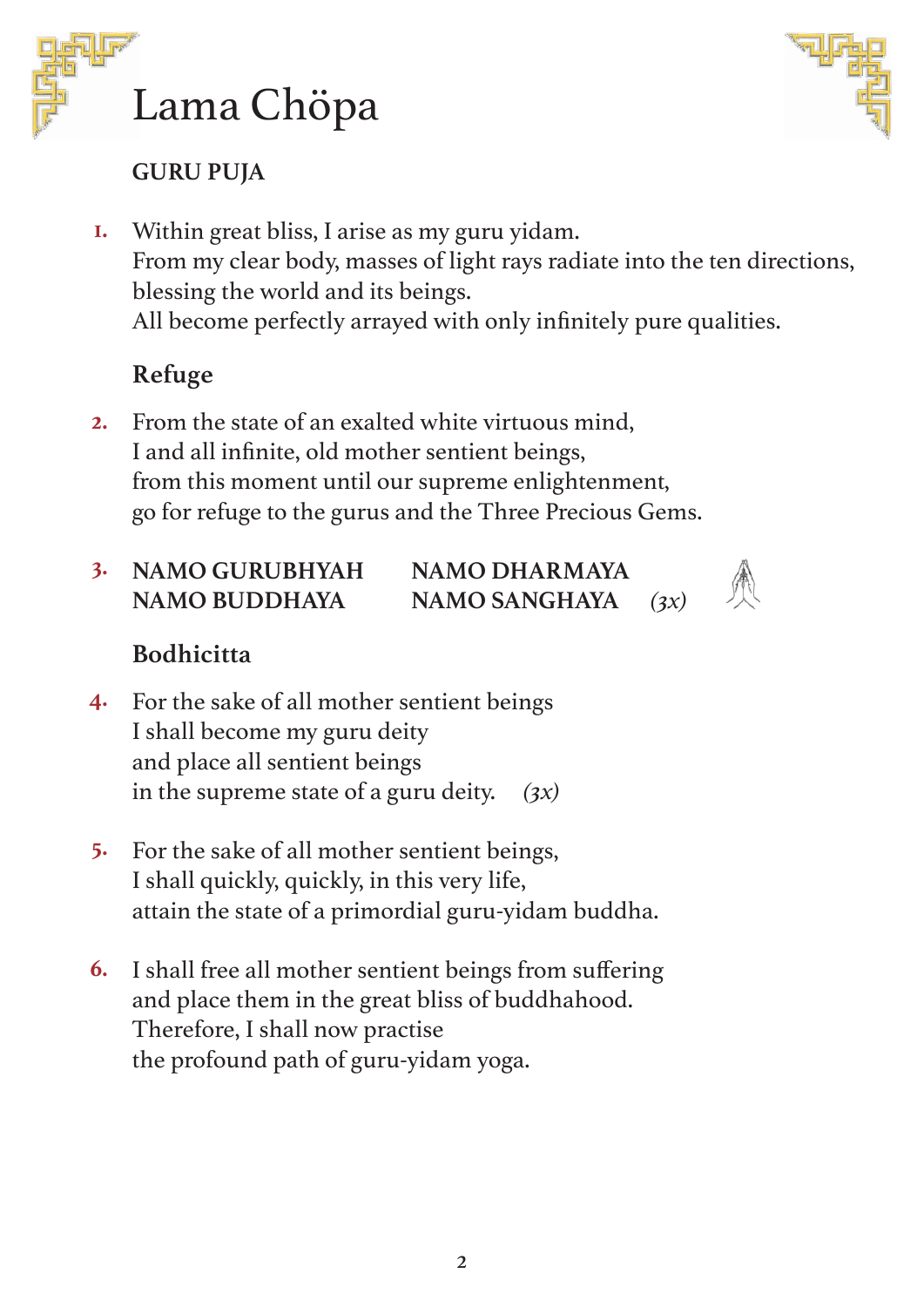## **Blessing the Inner Offering**

#### **OM AH HUNG** *(3x)* **7.**

Pure clouds of outer, inner and secret offerings, and fields of vision pervade the reaches of space, earth and sky, spreading out inconceivably. In essence wisdom-knowledge, in aspect inner offerings and various offerings objects; as enjoyments of the six senses they function to generate the special wisdom-knowledge of bliss and emptiness. **8.**

## **The Core of the Practice**

# **The Merit Field**

- In the vast space of indivisible bliss and void, amidst billowing clouds of Samantabhadra offerings, at the crest of a wish-granting tree, embellished with leaves, flowers, and fruits, is a lion-throne ablaze with precious gems on which is a lotus, sun, and moon. **9.**
- There sits my root guru, kind in all three ways, in essence all buddhas, in aspect a saffron-robed monk, with one face, two arms and a radiant white smile. Your right hand is in the gesture of expounding the Dharma; your left in meditative pose holds a begging bowl full of nectar. You wear three lustrous saffron robes and your head is graced by a golden pandit's hat. **10.**
- In your heart sits the all-pervading Lord Vajradhara with a blue body, one face, two arms, holding vajra and bell and embracing Vajradhatu Ishvari. You delight in the play of simultaneous bliss and void, are adorned with jewelled ornaments of many designs and clothed in garments of heavenly silks. **11.**
- Radiant with thousands of light rays, adorned with the major and minor signs, you sit in the vajra position enhaloed by a five-coloured rainbow. Your pure skandas are the five sugatas; your five elements the four consorts; your sense spheres, energy channels, sinews and joints are all actually bodhisattvas. The hairs of your pores are 21,000 arhats; your limbs the wrathful protectors; the light-rays directional guardians, lords of wealth and their attendants, while all worldly gods are cushions for your feet. **12.**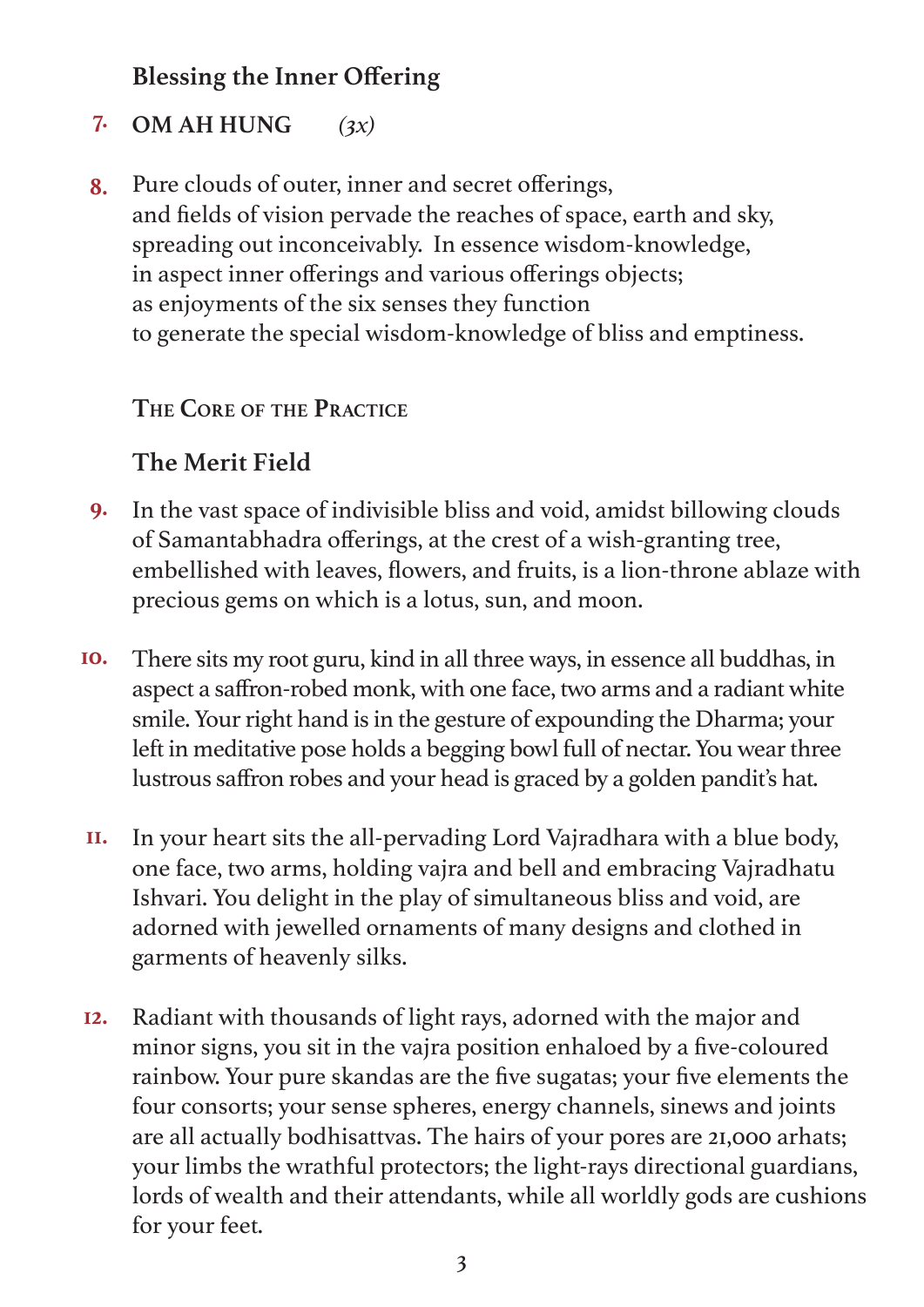- Surrounding you in their respective order sit the direct and lineage gurus, yidams, host of mandala deities, buddhas, bodhisattvas, heroes and dakinis encircled by an ocean of Dharma protectors. **13.**
- Their three doors are marked with the three vajras; from the syllable **HUNG** hooked light rays go out invoking the wisdom beings from their natural abode to become inseparably set. **14.**

## **Invocation**

- Sources of goodness and well-being throughout the three times: root and lineage gurus, yidams, Three Jewels of Refuge, heroes, dakinis, Dharma protectors and hosts of guardians; by the power of your compassion come forth and abide steadfast. **15.**
- Though all things are totally free of inherent coming and going, you arise through your virtuous conduct of wisdom and loving compassion, according to the dispositions of your varied disciples; holy refuge-protectors, please come forth with your retinues. **16.**

#### **OM GURU BUDDHA BODHISATTVA DHARMAPALA SA-PARI-WARA EH HYA HI DZAH HUNG BAM HOH 17.**

The wisdom and symbolic beings become non-dual.

# **The Seven Limbs**

## **Prostrations**

- Your compassion grants even the sphere of bliss, the supreme state of the three kayas, in an instant. Guru with a jewel-like body, vajra holder, at your lotus feet I prostrate. **18.**
- You are the wisdom-knowledge of all infinite conquerors appearing in any way that subdues. With supreme skilful means, you manifest as a saffron-robed monk. I prostrate at your feet holy refuge protector. **19.**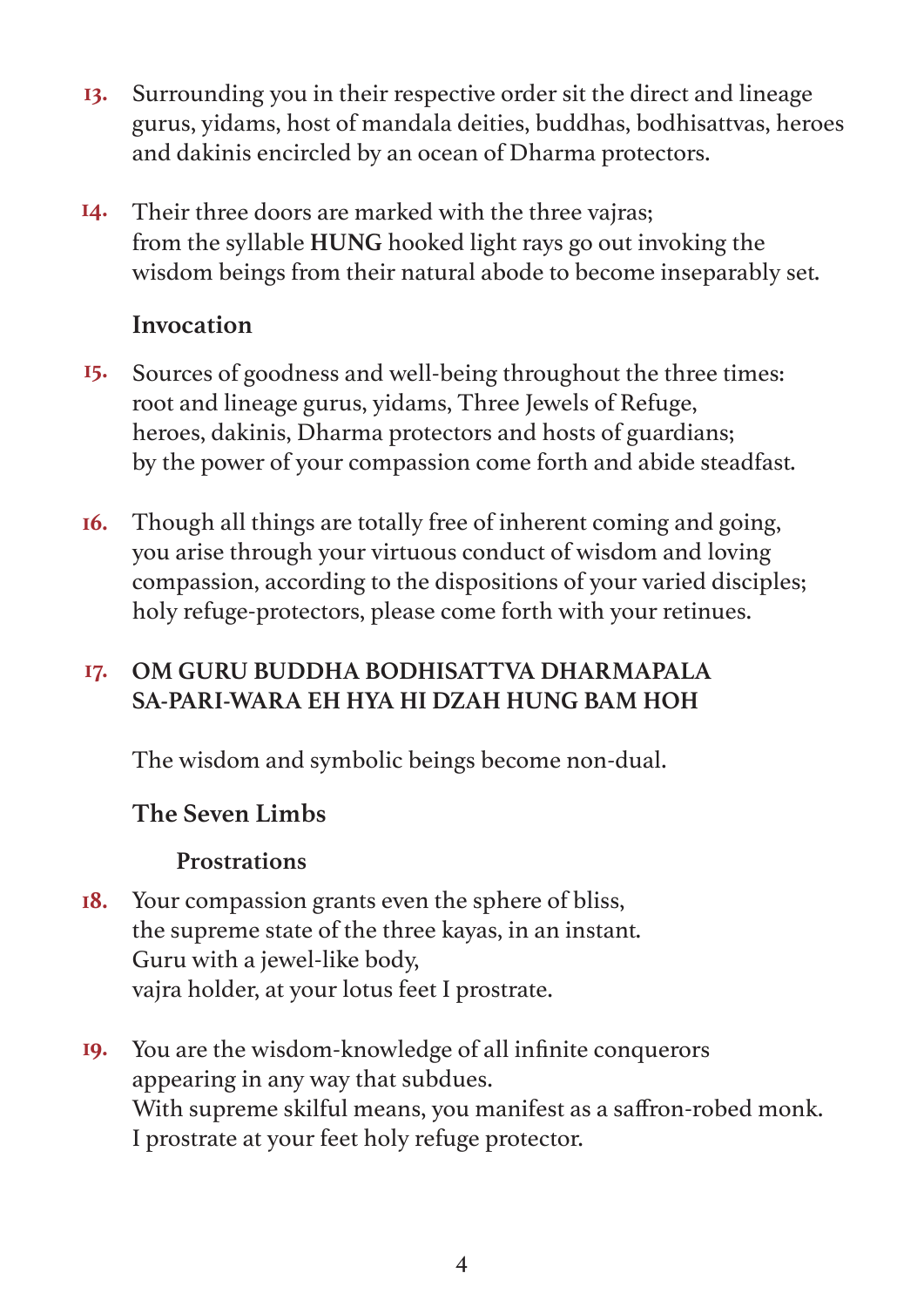- You eliminated all faults and their instincts and are a treasury of infinite precious qualities. Sole source of benefit and bliss without exception, I prostrate at your feet venerable guru. **20.**
- Teacher of gods and all, in nature all buddhas, the source of 84,000 pure dharmas, you tower above the whole host of aryas. I prostrate to you kind guru. **21.**
- To gurus dwelling in the three times and ten directions, the three supreme jewels and all worthy of homage; with faith, conviction and an ocean of lyric praise, I prostrate manifesting as many bodies as atoms of the world. **22.**

#### **Offerings**

- Refuge protectors, venerable gurus, together with your retinues, I present you oceans of clouds of various offerings. **23.**
- From spacious, elegant vessels, radiant and precious, flow gently forth four streams of purifying nectars. **24.**
- Flowering trees, garlands excellently arranged and beautiful flowers fill the earth and sky. **25.**
- Blue summer clouds of lapis smoke from fragrant incense billow up to the heavens. **26.**
- Joyful dancing light from suns, moons, glittering jewels and flaming lamps dispels the billion worlds' darkness. **27.**
- Scented water, imbued with fragrances of camphor, sandalwood and saffron, collects into great lakes. **28.**
- Delicacies of gods and men, drink and nourishing food of a hundred flavours amass at Mt. Meru. **29.**
- Music from an endless variety of various instruments fills the three realms. **30.**
- Goddesses of outer and inner desire objects, holding symbols of sight, sound, smell, taste and touch, pervade all directions. **31.**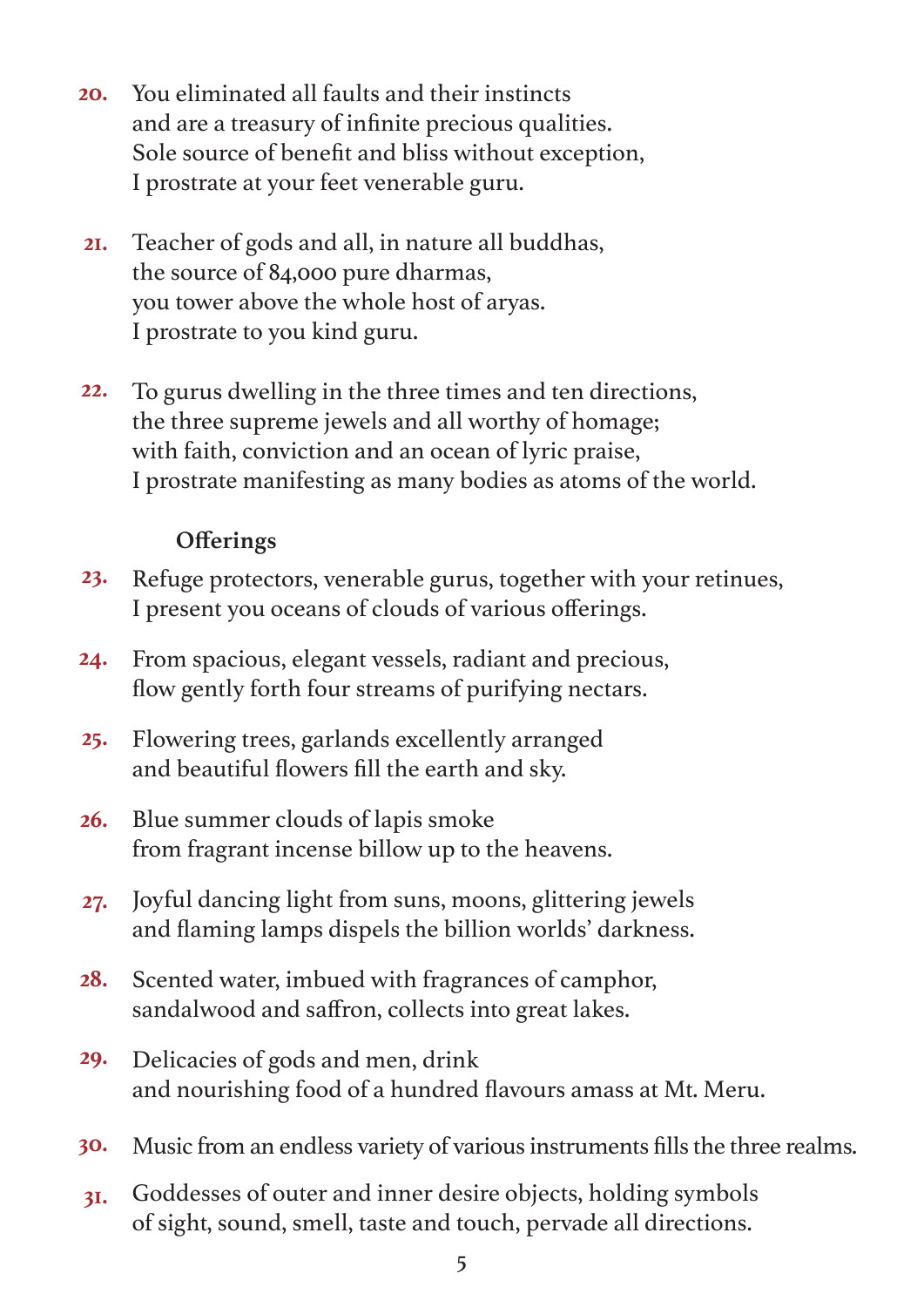#### *Mandala Offering*

Refuge-protectors, treasures of compassion, eminent and supreme field of merit, with pure faith I present to you a billion times over, Mt Meru and the four continents, the seven precious royal emblems, the precious minor symbols and more, perfectly delightful environments and their beings, and a great treasure of all that gods and humans use or desire. **32.**

#### **IDAM GURU RATNA MANDALAKAM NIRYATAYAMI**

To please you, venerable gurus, I offer objects actually set out and a vision of a pleasure grove on the shore of a wish-granting sea, strewn with thousand-petalled lotuses that captivate all minds. They are offerings arising from samsara and nirvana's virtues. Everywhere are flowers of the worldly and supramundane virtues of the three doors of myself and others, and myriad fragrant Samantabhadra offerings. It is laden with fruits of the three trainings, two stages and five paths. **33.**

#### *Inner Offering*

I offer a libation of China tea, saffron bright, delicately perfumed, rich with a hundred flavours. The five hooks, five lamps and so forth are purified, transformed and increased into an ocean of nectar. **34.**

#### *Secret Offering*

I offer even illusion-like consorts of youthful splendour, slender and skilled in the 64 arts of love; a host of beautiful messenger dakinis; field-born, mantra-born and simultaneously-born. **35.**

# *Ultimate Offering*

Unobstructed great wisdom simultaneous with bliss, the sphere of the actual unelaborated nature of all things, spontaneous and indivisible, beyond thought and expression: supreme ultimate bodhicitta, I offer to you. **36.**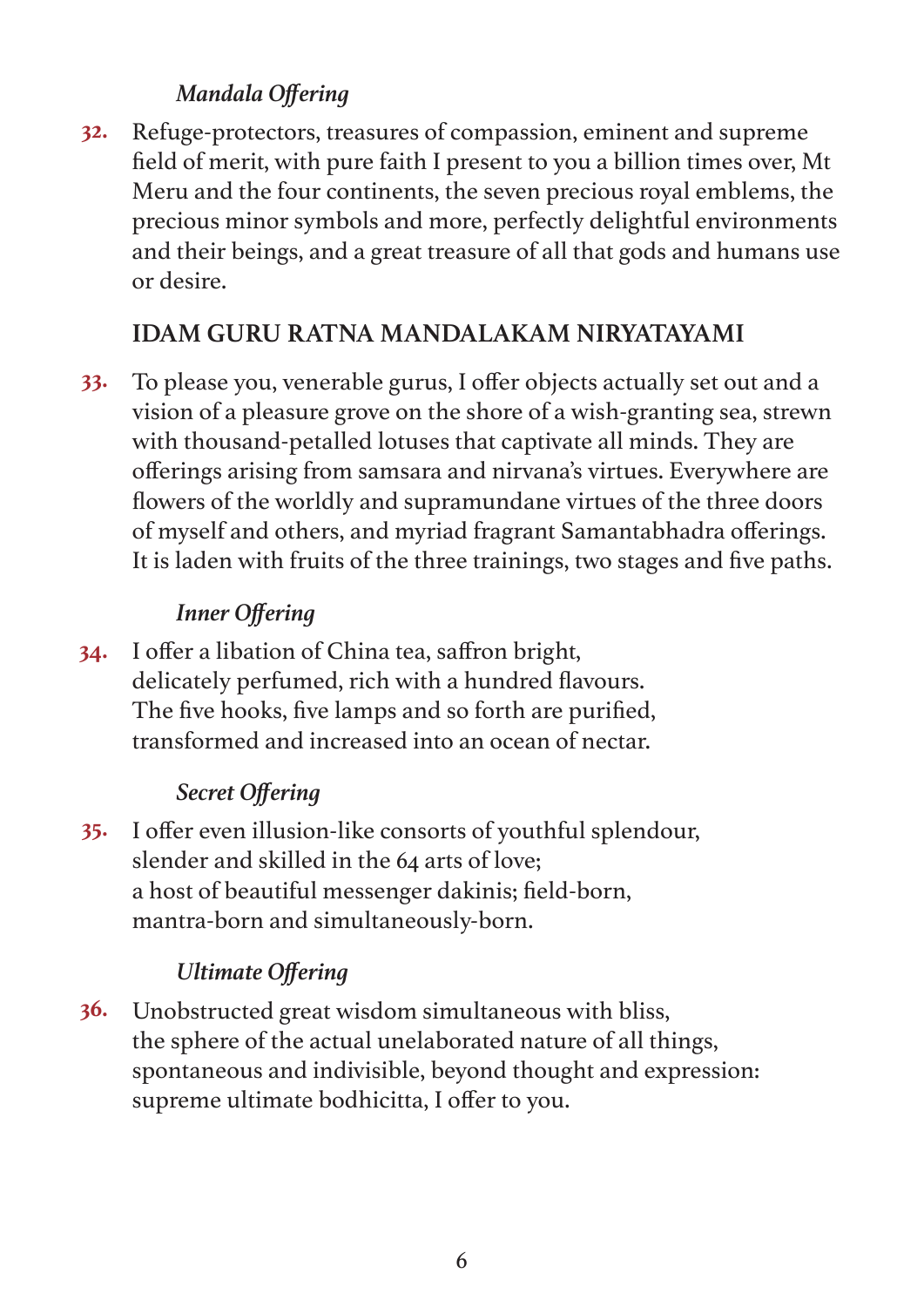#### *Offering Medicine and Services*

To cure the 404 affliction-caused diseases I offer all kinds of potent medicines, and I offer myself as a servant to please you. Pray keep me in your service as long as space endures. **37.**

#### **Confession**

Before those having great compassion, I confess with regret and vow never to commit again, whatever non-virtuous actions I have done since beginningless time, caused others to do, or in which I have rejoiced. **38.**

## **Rejoicing**

Though all things are like a dream, lacking inherent existence, I sincerely rejoice in the bliss and joy of all aryas and ordinary beings and in every virtue that has ever arisen. **39.**

#### **Requesting to Teach**

Please let fall a rain of profound and extensive Dharma from a hundred thousand billowing clouds of nectar of perfect wisdom and compassion to nurture, sustain and propagate a garden of moon flowers for the benefit and bliss of all limitless beings. **40.**

## **Requesting to Remain**

Though your vajra body is subject to neither birth nor death, but is a vessel of the mighty king, unification, please abide forever according to our wishes, not passing beyond sorrow until samsara ends. **41.**

## **Dedication of Merits**

I dedicate the mass of white virtues thus created so that we may be inseparably cared for in all lives by venerable gurus kind in three ways, and so attain the unified state of Vajradhara. **42.**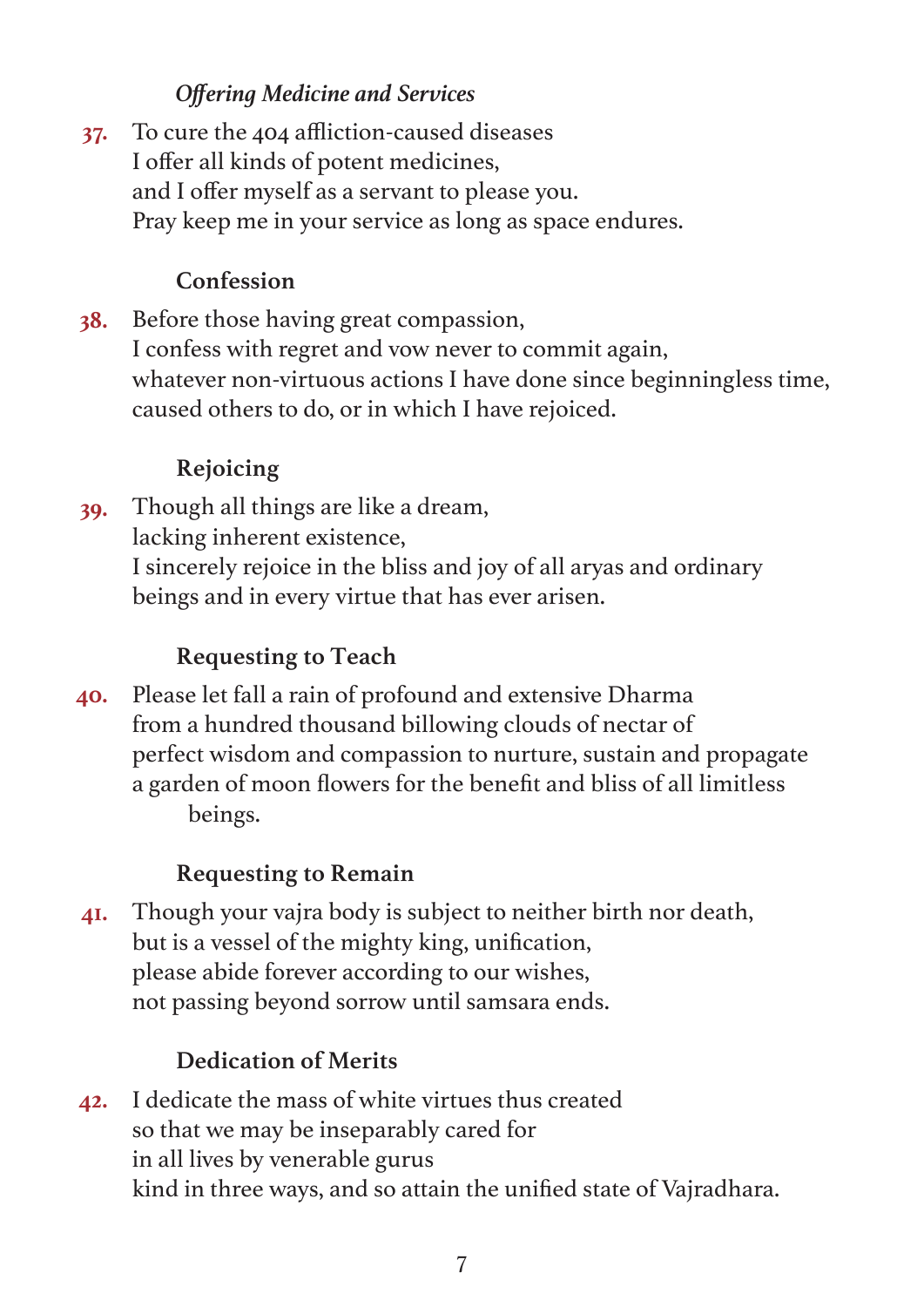## **Praises and Requests**

#### **Expression of the Guru's Qualities**

- Source of qualities, great ocean of moral discipline, Treasury brimming with jewels of much hearing, Master, second buddha clad in saffron, Elder, vinaya-holder, I make requests to you. **43.**
- You have the ten qualities suitable for one to teach the path of those gone to bliss. Lord of Dharma, representative of all conquerors, Mahayana virtuous friend, I make requests to you. **44.**
- You are wise, patient, honest, without pretence or guile; your three doors well-subdued. You have both sets of ten qualities, know mantra and tantra, and are skilled in drawing and explaining. Foremost vajra holder, I make requests to you. **45.**
- To those untamed by countless past buddhas, The unruly migrators of this degenerate age who are difficult to subdue, you accurately show the good way of those gone to bliss. Compassionate refuge saviour, I make requests to you. **46.**
- When, because of the times, the sun of the Conqueror sets, you enact the deeds of a conqueror for the many migrators who lack a saviour refuge. Compassionate refuge saviour, I make requests to you. **47.**
- Even one of your hair-pores is for us a field of merit more highly praised than all the conquerors of three times and ten directions. Compassionate refuge saviour, I make requests to you. **48.**
- Adorned with a sugata's three bodies and ornamental wheels, you manifest from an alluring net of skilful means in ordinary form to lead all beings. Compassionate refuge saviour, I make requests to you. **49.**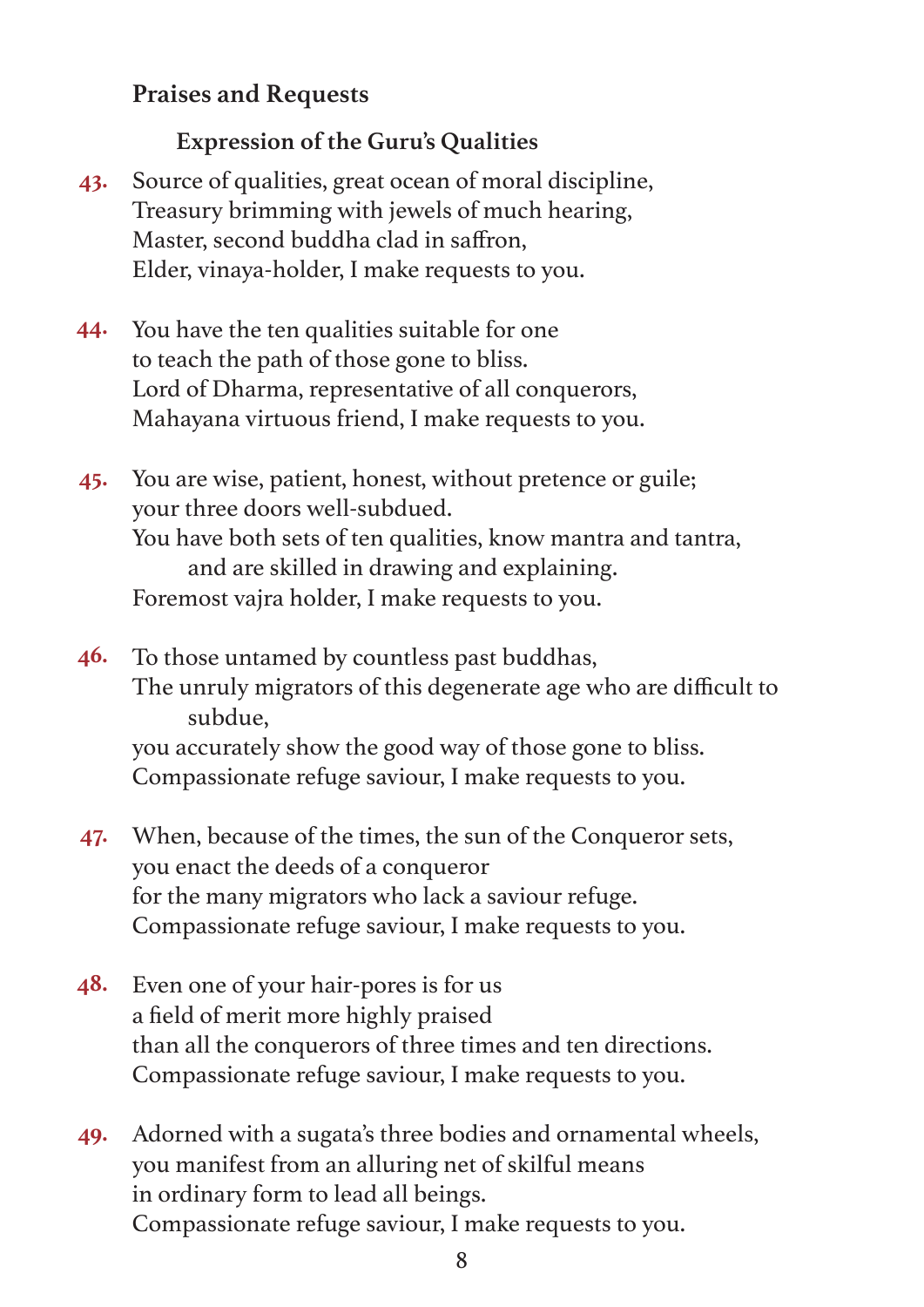- Your aggregates, elements, sources and limbs are in nature the sugatas and consorts of the five lineages, bodhisattvas and wrathful protectors. Supreme guru, in nature the Three Jewels, I make requests to you. **50.**
- Arising from the play of omniscient transcendental wisdom, you are the essence of ten million mandala cycles. Pervading lord of a hundred buddha families, foremost vajra holder, unified primordial saviour, I make requests to you. **51.**
- Unobscured, inseparable from the play of simultaneous bliss, pervading everything in motion and at rest; the nature of all things, free from beginning or end, all good actual ultimate bodhicitta; I make requests to you. **52.**

#### **Particular Requests**

You are my guru; you are my yidam; you are the dakinis and Dharma protectors. **53.**

From now until enlightenment I shall seek no other refuge than you. In this life, the bardo and all future lives,

hold me with your hook of compassion;

free me from samsara and nirvana's fears, grant all attainments; be my constant friend and guard me from interferences.

## **The Four Initiations**

By the force of having thus requested three times, nectar and light rays, white, red and dark blue, stream forth from the places of my guru's body, speech and mind, and dissolve into my own three places one by one and altogether. The four obstacles are purged; the four pure empowerments and seeds of the four kayas are received. A replica of the guru happily dissolves into me and I am blessed with inspiration. **54.**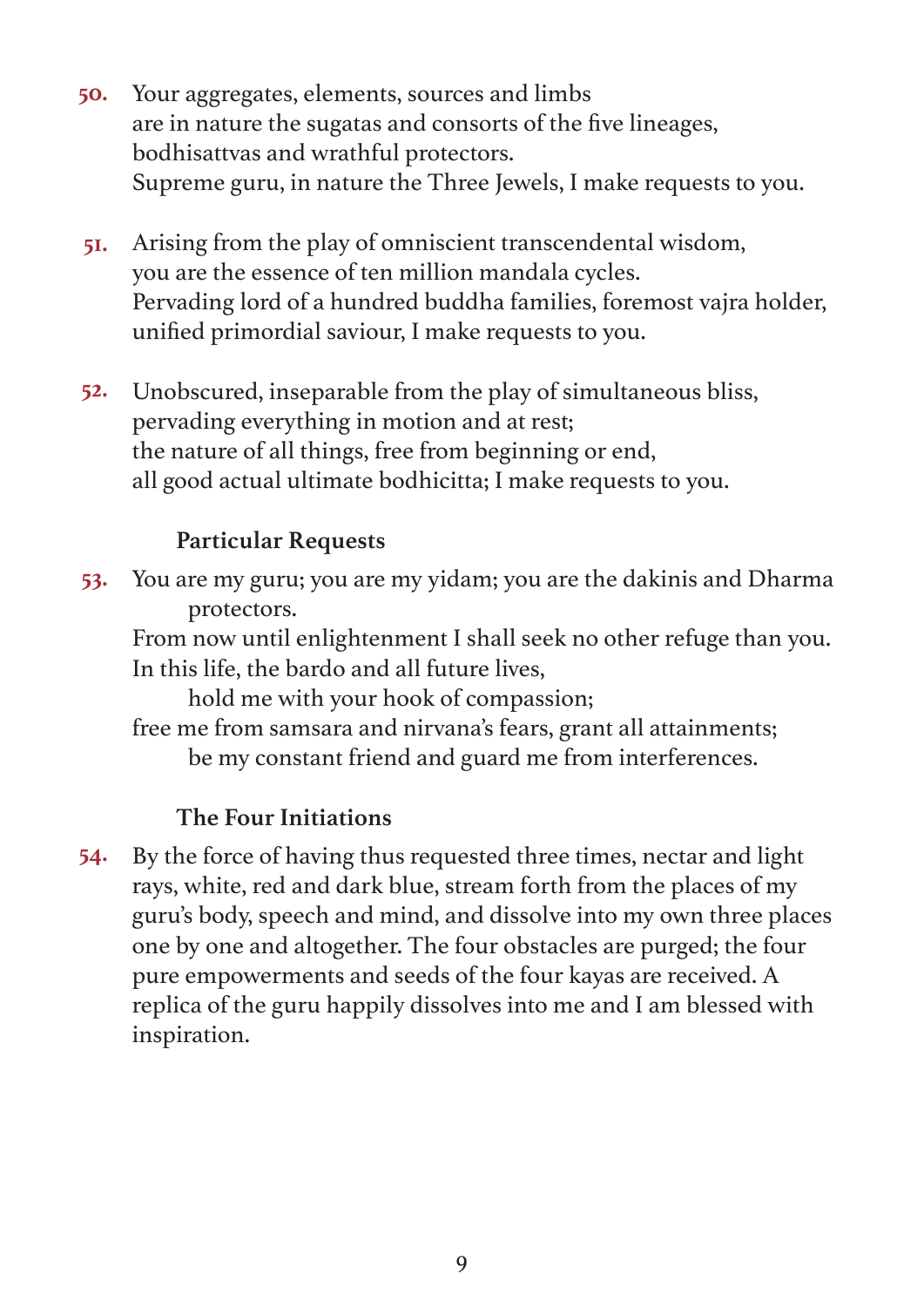**The Offering of the Tsog**

## **Blessing the Offerings**

**OM AH HUNG** *(3x)*

Pure clouds of outer, inner and secret offerings, and fields of vision pervade the reaches of space, earth and sky, spreading out inconceivably. **55.**

In essence wisdom-knowledge, in aspect inner offerings and various offerings objects; as enjoyments of the six senses they function to generate the special wisdom-knowledge of bliss and emptiness.

- **E MA HO** In the grand play of wisdom-knowledge, all realms are vajra-fields, and all structures majestic vajra-palaces. Oceans of clouds of Samantabhadra offerings blaze forth. **56.**
- All desired wealth is endowed with glory, all beings are actual viras and virinis, there is not even the word "impurity" or "flaw"; it is but infinitely pure. **57.**
- **HUNG** Within dharmakaya, all mental fabrications stilled, above a turbulent wind and blazing fire, a tripod of three human heads. **AH** Within a proper human skullcup, **OM** each substance brilliantly shines. Above them are **OM AH HUNG**. **58.**
- Each sparkles with brilliant colour. Wind moves, fire blazes, the substances melt and boil. Vapour rises up. From the three letters hosts of light rays **59.**
- radiate out in the ten directions drawing back the three vajras and nectar, which dissolve into the respective letters. They melt into nectar and blend with the essences. Purified, transformed and increased, **E MA HO** It becomes an ocean gleaming with everything delightful. **60.**

**OM AH HUNG** *(3x)*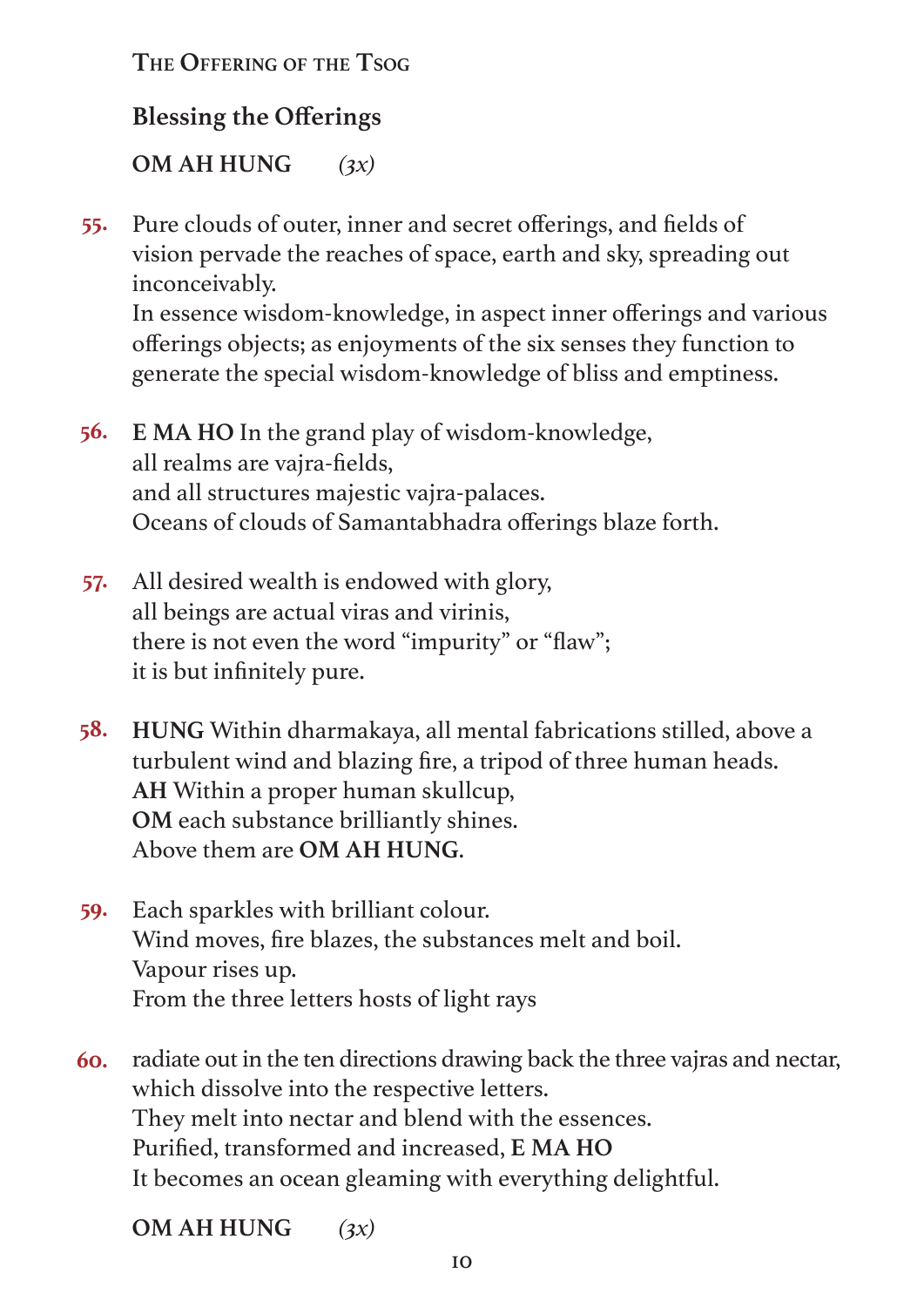## **Invocation**

- Compassionate-natured root and lineage gurus, assembly of yidams and deities, Three Jewels of Refuge, viras, dakinis, hosts of protectors and guardians: I request you to come to this offering site. **61.**
- Amidst an ocean of clouds of outer, inner and secret offerings, on a beautiful throne made of jewels, firmly place your radiant feet, supreme siddha and grant me every desired attainment. **62.**

## **Offering**

- **HO** Blessed by samadhi, mantra and mudra, **63.** this ocean of offering feast of uncontaminated nectar, we offer to please you hosts of root and lineage gurus. **OM AH HUNG** Contented by enjoying an abundance of everything desirable, **E MA HO** please let fall a great rain of blessings.
- **HO** Blessed by samadhi, mantra and mudra, **64.** this ocean of offering feast of uncontaminated nectar, we offer to please you hosts of yidams, deities and your retinues. **OM AH HUNG E MA HO** please let fall a great rain of attainments.
- **HO** Blessed by samadhi, mantra and mudra, this ocean of offering feast of uncontaminated nectar, we offer to please you hosts of precious Jewels of Refuge. **OM AH HUNG** Contented by enjoying an abundance of everything desirable, **E MA HO** please let fall a great rain of true Dharma. **65.**
- **HO** Blessed by samadhi, mantra and mudra, this ocean of offering feast of uncontaminated nectar, we offer to please you hosts of dakinis and Dharma protectors. **OM AH HUNG** Contented by enjoying an abundance of everything desirable, **E MA HO** please let fall a great rain of enlightened activities. **66.**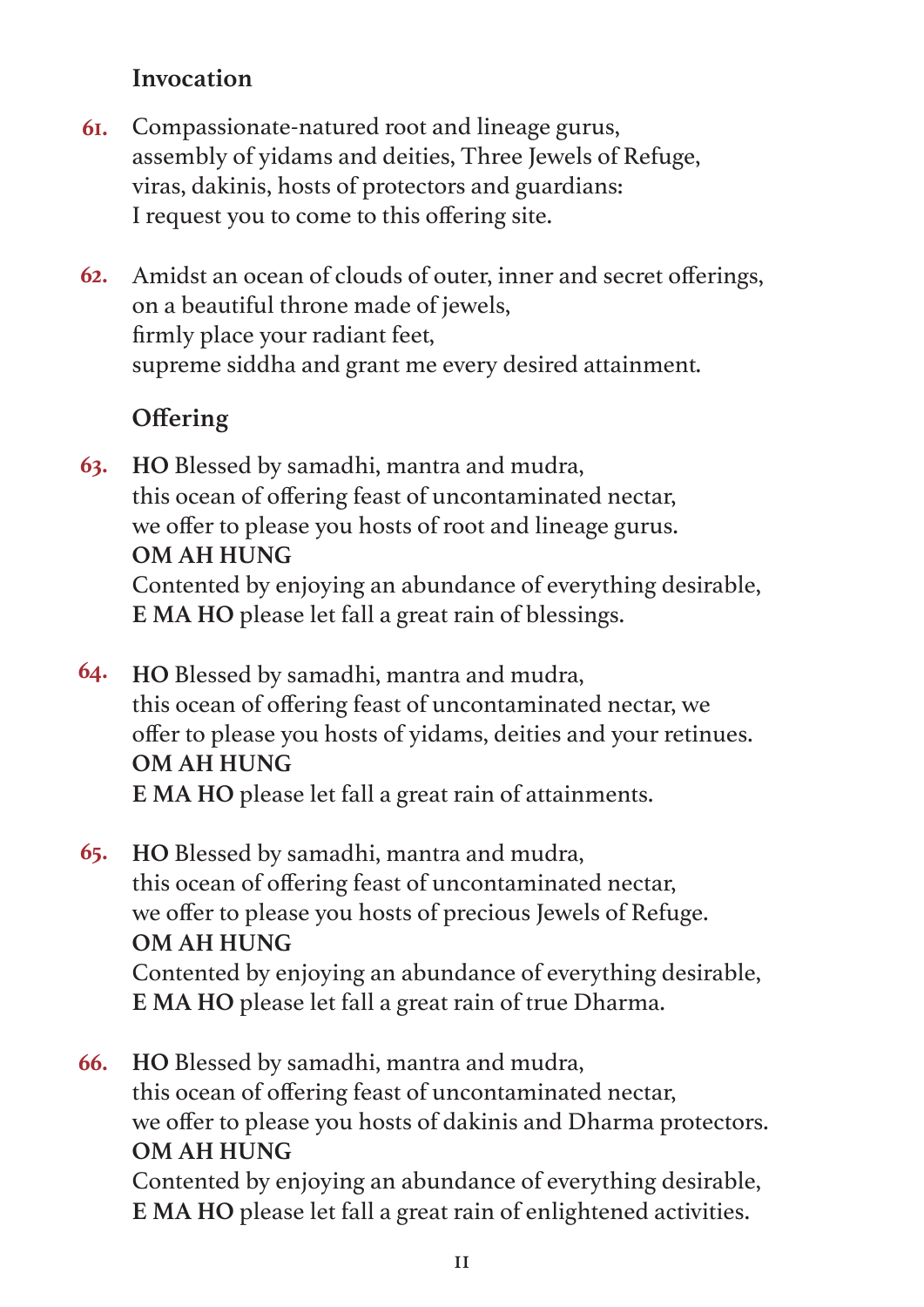**HO** Blessed by samadhi, mantra and mudra, **67.** this ocean of offering feast of uncontaminated nectar, we offer to please you hosts of mother sentient beings. **OM AH HUNG** Contented by enjoying an abundance of everything desirable, **E MA HO** may all deceptive appearances and suffering be quelled.

# **Offering to the Lama**

**E MA HO**, the great ritual feast, path of the three times sugatas', is the source of all attainments. Understanding this great hero, abandoning superstitious conceptions, always delight in the ritual feast. **a-la-la-ho 68.**

# **The Master's Reply**

**OM** I visualise myself as a guru-yidam, in nature inseparable from the three vajras. **AH** This uncontaminated wisdom nectar, **HUNG** without moving from bodhicitta, I enjoy to satisfy the deities within my body. **a-ho ma-ha su-k'a 69.**

# **Song of the Spring Queen**

**HUNG** All you tathagatas, heroes and yoginis, dakas and dakinis, we make request to you all. **70.**

Heruka who enjoys great bliss, come to the bliss-intoxicated lady, and with enjoyment, according to the rite, enter into the union of innate bliss.

# **a-la-la la-la ho a-i-a-ah a-ra-li-ho** Host of immaculate dakinis look upon us with love and grant all feats.

**HUNG** All you tathagatas, heroes and yoginis, dakas and dakinis, we make request to you all. **71.**

As the mind stirs with great bliss, and the body moves in dance,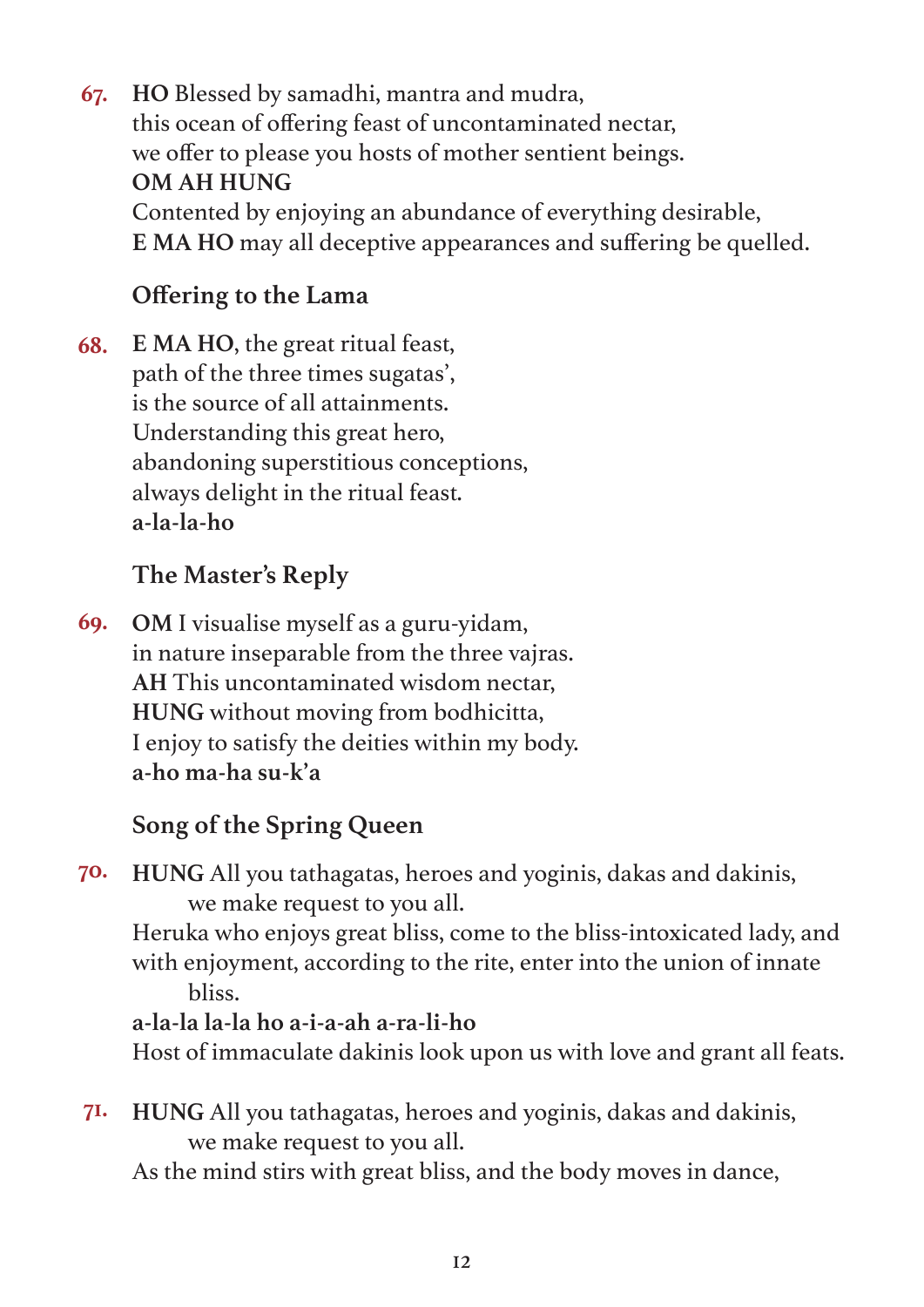may the bliss enjoying the mudra's lotus be offered to the hosts of yoginis.

#### **a-la-la la-la ho a-i-a-ah a-ra-li-ho**

Host of immaculate dakinis look upon us with love and grant all feats.

- **HUNG** All you tathagatas, heroes and yoginis, dakas and dakinis, we make request to you all. **72.**
	- Lady dancing in charming, peaceful manner, most joyful lord and dakini host,
	- abide before me and bless me, bestow innate great bliss upon me. **a-la-la la-la ho a-i-a-ah a-ra-li-ho**

Host of immaculate dakinis look upon us with love and grant all feats.

- **HUNG** All you tathagatas, heroes and yoginis, dakas and dakinis, we make request to you all. **73.**
	- You possessing liberating great bliss, do not abandon it for great asceticism, which cannot liberate in one lifetime.

Great bliss abides within the supreme lotus.

#### **a-la-la la-la ho a-i-a-ah a-ra-li-ho**

Host of immaculate dakinis look upon us with love and grant all feats.

- **HUNG** All you tathagatas, heroes and yoginis, dakas and dakinis, we make request to you all. **74.**
	- Supreme yogini, by the bliss of your lotus, which, like a lotus born in mud, is desire-born but unstained by its faults;

quickly free me from samsara's bonds.

#### **a-la-la la-la ho a-i-a-ah a-ra-li-ho**

Host of immaculate dakinis look upon us with love and grant all feats.

**HUNG** All you tathagatas, heroes and yoginis, dakas and dakinis, we make request to you all. **75.**

Just as bees gather from all sides to extract the honey-essence from every flower, may I be fulfilled tasting the nectar held by the mature lotus of six qualities.

**a-la-la la-la ho a-i-a-ah a-ra-li-ho**

Host of immaculate dakinis look upon us with love, and grant all feats.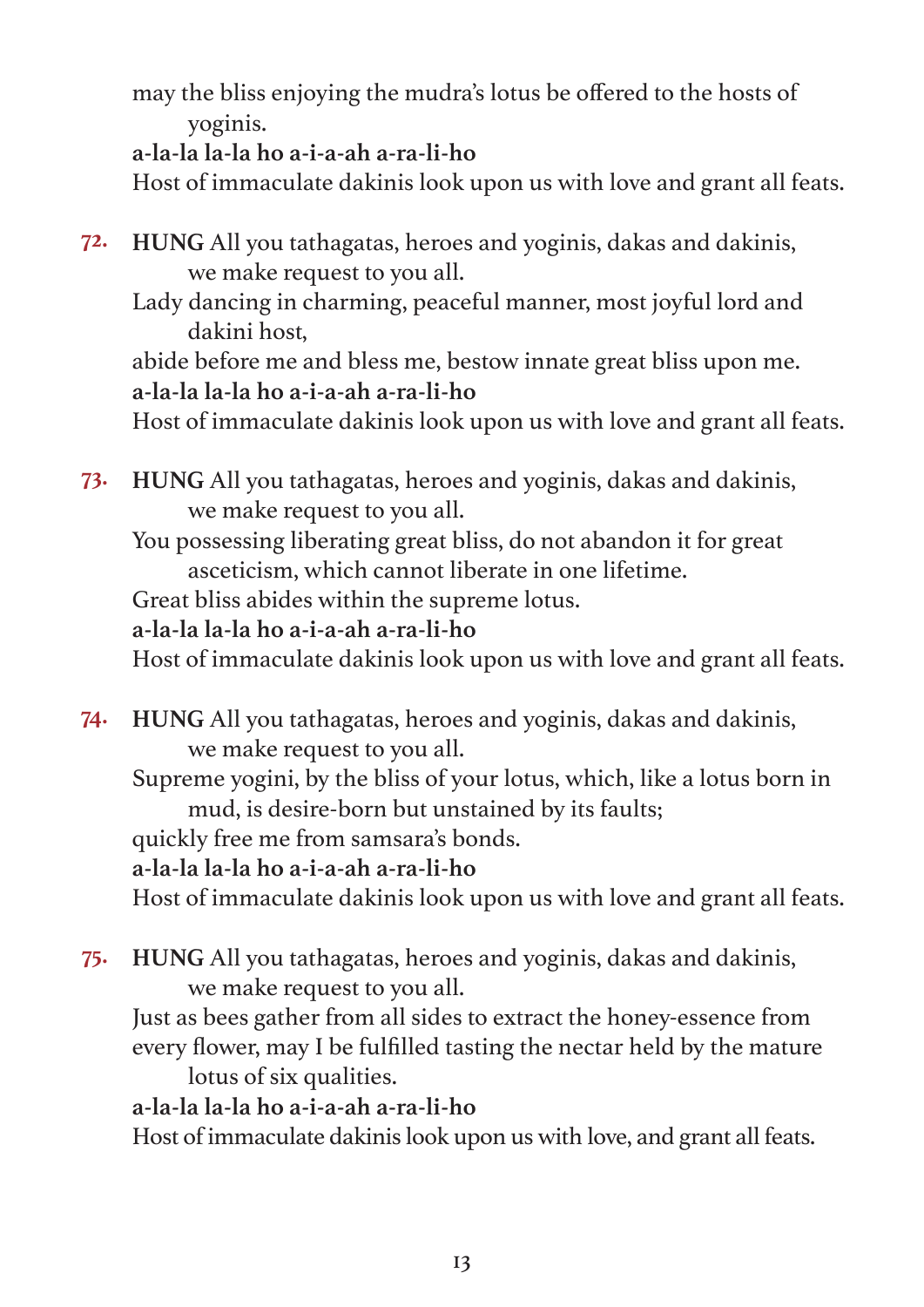#### **Offering the Remainder**

- **HUNG** Impure, false appearances are purified in emptiness; **AH** this sublime nectar achieved by wisdom-knowledge, **OM** becomes a vast ocean of all desired things. **OM AH HUNG** *(3x)* **76.**
- **HO** Blessed by samadhi, mantra and mudra, this ocean of remaining tsog of uncontaminated nectar, we offer to please you hosts of oath-bound realm-protectors. **OM AH HUNG** Contented by enjoying an abundance of everything desirable, **E MA HO** may yogic activities properly be accomplished **77.**
- **HO** Remaining guests and your retinues, accept this ocean of remaining tsog. Let the precious teachings spread and its upholders, patrons and helpers, **78.**
- and especially we yogis, all gain health, long life and power, glory, fame, good fortune and full attainment of every desirable thing. **79.**
- Bestow on us accomplishment of actions such as pacification, increase and so forth. Oath-bound protectors, protect us; help us obtain all accomplishments. **80.**
- Eliminate untimely death, sickness, demons and interfering spirits. Let there be no bad dreams, ill omens or calamities. **81.**
- Let the world be happy, crops be good, harvests increase and Dharma flourish. Let all happiness and goodness arise and all wishes in our minds be fulfilled. **82.**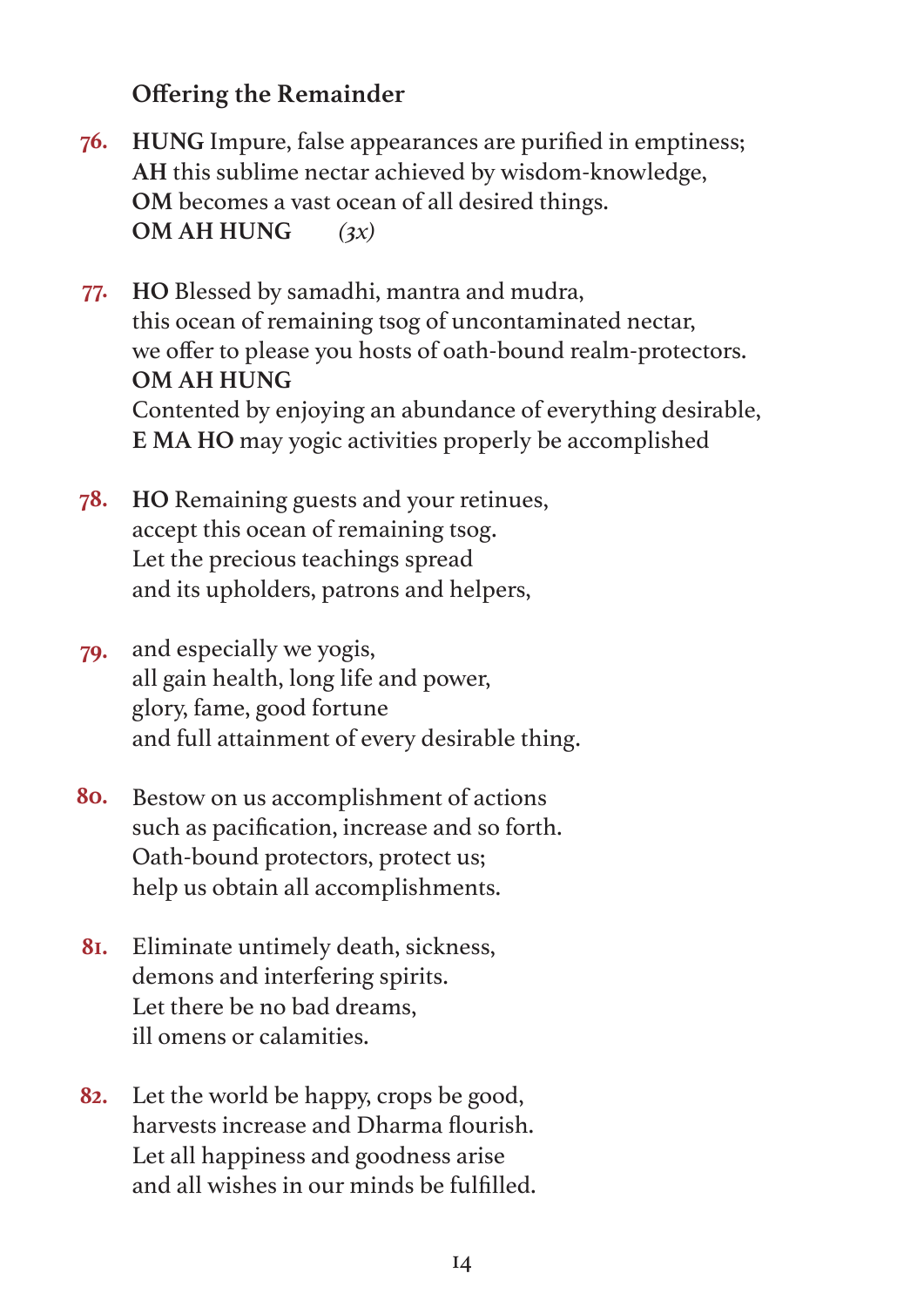By the force of this bountiful giving may I become **83.** a self-made Buddha for the sake of beings, and by my generosity may I liberate the multitudes of beings not liberated by previous buddhas.

# **Meditation on the Graded Path**

Through the power of having made offerings and respectful requests to you holy venerable gurus, supreme field of merit, protectors and root of well-being and bliss, please bless me to come under your joyful care. **84.**

# **Small Scope Motivation**

- Please bless me to realise how this body of liberties and endowments is found but once, is difficult to obtain, and is easily lost, and partake of its essence, make it worthwhile, undistracted by the meaningless affairs of this life. **85.**
- Please bless me to fear the searing blaze of suffering in the lower realms, take heartfelt refuge in the Three Precious Gems, and enthusiastically practise avoiding negative actions and accumulating virtue. **86.**

# **Medium Scope Motivation**

- Please bless me to develop an intense longing for freedom from this great ocean of boundless, vicious existence, violently tossed by waves of affliction and karma, infested by sea monsters of the three sufferings. **87.**
- Please bless me to overcome the view which sees this unbearable prison of samsara as a pleasure garden and thereby grasp the banner of liberation, upholding it with the three trainings and the treasure of arya jewels. **88.**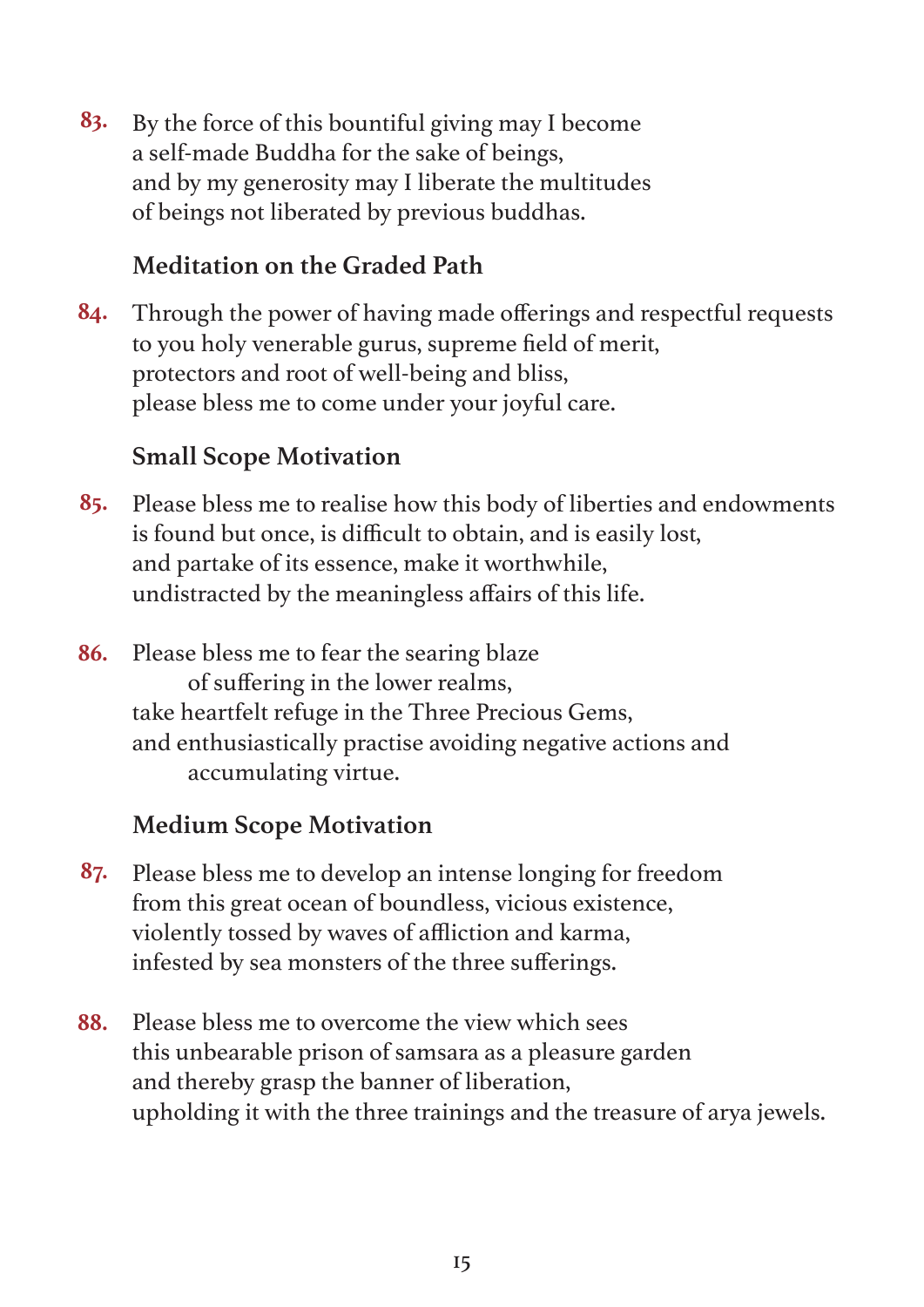## **Great Scope Motivation**

Please bless me to develop unaffected compassion like a loving mother for her precious child, by considering how all tormented beings are my mothers, who have raised me with kindness again and again. **89.**

# **Exchanging Self and Other**

- Please bless me to enhance the bliss and joy of others, realising that there is no difference between us. None of us desires the slightest suffering or is ever content with the happiness we have. **90.**
- Please bless me to perceive that this chronic disease of cherishing myself, is the cause giving rise to my unsought suffering. By blaming and begrudging it, may I destroy the great demon of self-grasping. **91.**
- Please bless me to see that cherishing all mothers, wishing to place them in bliss, is the gateway to infinite virtues. May I cherish these beings dearer than my life even should they rise up as my enemies. **92.**
- In brief, infantile beings work only for their own ends, while buddhas work solely for the welfare of others. Please bless me to understand the faults of one and the advantages of the other, enabling me to equalise and exchange myself for others. **93.**
- Please bless me to make my core practice the yoga of exchange of self for others, since cherishing myself is the doorway to all torment while cherishing my mothers the foundation for all that is good. **94.**

# **Giving and Taking**

Please bless me venerable, compassionate gurus, **95.**so that all karmic debts, obstacles and sufferings of mother beings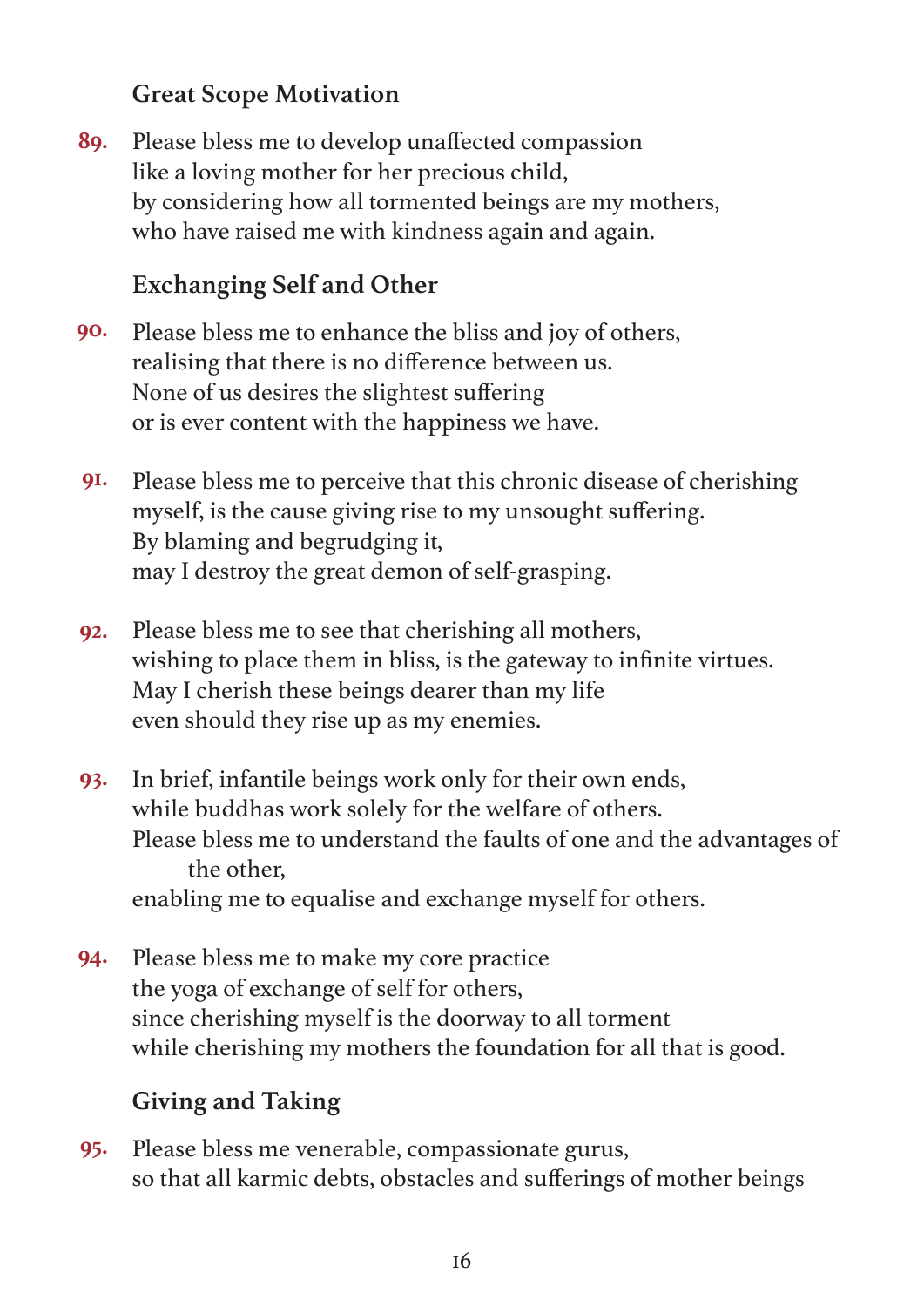ripen upon me right now, without exception, and that I can give my happiness and virtue to others and thereby invest all beings in bliss. *(3x)*

- Since the world and its beings are full of the fruits of our evil, and unwished for sufferings pour down like rain. Please bless me to take miserable conditions as a path, by seeing them as causes to exhaust my negative karma, **96.**
- Please bless me to transform whatever appearances may arise, good or bad, into a path ever-enhancing the two bodhicittas, through the practice of the five forces, quintessence of the entire Dharma, and attune myself solely to the bliss of the mind. **97.**
- Please bless me to adapt whatever befalls me to meditation, by skilful means of the four applications; and render this perfect rebirth infinitely meaningful, by putting into practice the advice and commitments of mind training. **98.**
- Please bless me to master bodhicitta through the superior intention to rescue all beings from the vast seas of existence, based on love and compassion that comes from the visual technique of mounting giving and taking on the breath. **99.**

# **Aspiring and Engaging Bodhicitta**

Please bless me eagerly to endeavour to put into practice the three mahayana moral codes and restrain my mindstream with pure bodhisattva vows the single path journeyed by all conquerors of the three times. **100.**

## **The Six Perfections**

Please bless me to complete the perfection of generosity through the guideline teaching for enhancing the mind that gives without attachment: transforming my body, wealth and collection of virtue of the three times, into objects desired by each sentient being. **101.**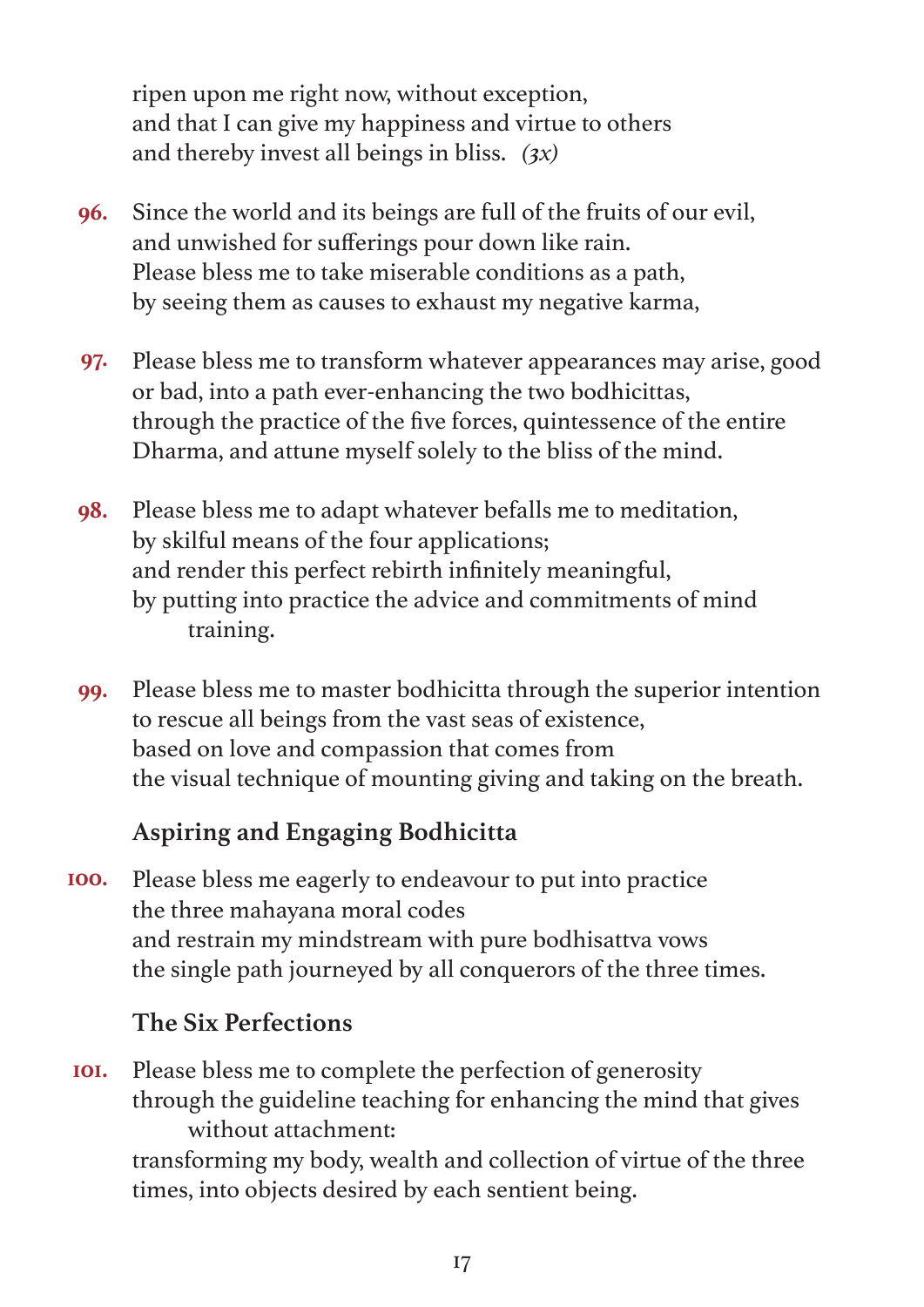- Please bless me to complete the perfection of ethical conduct, by working for the sake of sentient beings, enacting virtuous deeds and not transgressing the bounds of the pratimoksha, bodhicitta and tantric vows, even at the cost of my life. **102.**
- Please bless me to complete the perfection of patience by not getting upset whenever any being of the three realms becomes angry at me, abuses, criticises, threatens or even kills me. Instead may I help them in response to their harm. **103.**
- Please bless me to complete the perfection of joyous perseverance by striving with compassion for supreme enlightenment, not getting discouraged even if I must remain for an ocean of aeons in the fiery hells of Avici for every sentient being. **104.**
- Please bless me to complete the perfection of concentration, abandoning the faults of dullness, agitation and distraction through single-pointed concentration on the nature of phenomena, which is their emptiness of true existence. **105.**
- Please bless me to complete the perfection of wisdom, through the space-like yoga absorbed on ultimate truth, joined with suppleness and great bliss induced by the discriminating wisdom analysing suchness. **106.**
- Please bless me to perfect samadhi on illusion by realising how all inner and outer phenomena lack true existence, yet still appear like a mirage, a dream or the moon's image on a still lake. **107.**
- Samsara and nirvana lack even an atom of true existence, while cause and effect and dependent arising are unfailing. Please bless me to realise the import of Nagarjuna's thought, that these two are complementary and not contradictory. **108.**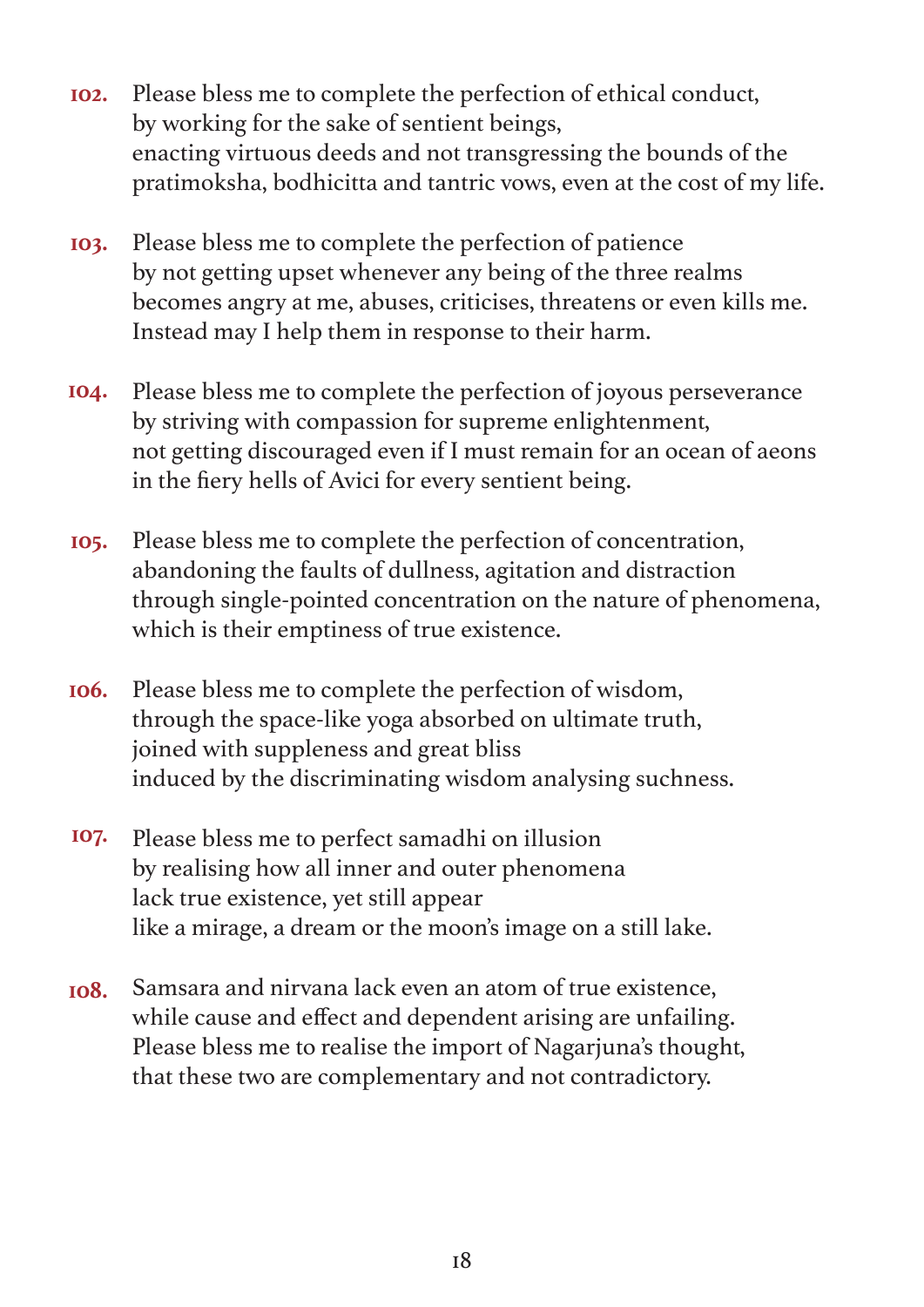## **The Vajrayana Path**

And then please bless me to cross the deep ocean of tantra, through your kindness my navigator, Vajradhara, and hold dearer than life my vows and words of honour, which are the roots of powerful attainments. **109.**

## **Generation Stage**

Please bless me to cleanse all stains of grasping at ordinary appearance, through the first stage yoga of transforming birth, death and between, into the three kayas of a buddha, seeing whatever arises as the form of my yidam. **110.**

# **Completion Stage**

Please bless me to realise in this life the path uniting the clear light and illusory body, arising from placing your feet, my protector, in the central channel at the very centre of my eight-petalled heart. **111.**

# **Transference of Consciousness**

- Please bless me to reach a pure land, should the points of the path not be completed at death; by either the forceful means of enlightenment, the guru's mind transference or by the advice on applying the five forces. **112.**
- In short, please bless me my protector, to be cared for by you from birth unremittingly throughout all my lives, until I become your chief disciple, holding every secret of your body, speech and mind. **113.**
- My protector, please grant that all be auspicious for me to be among your first circle of disciples whenever you manifest buddhahood, so all my temporal and ultimate wishes, without exception, become effortlessly and spontaneously fulfilled. **114.**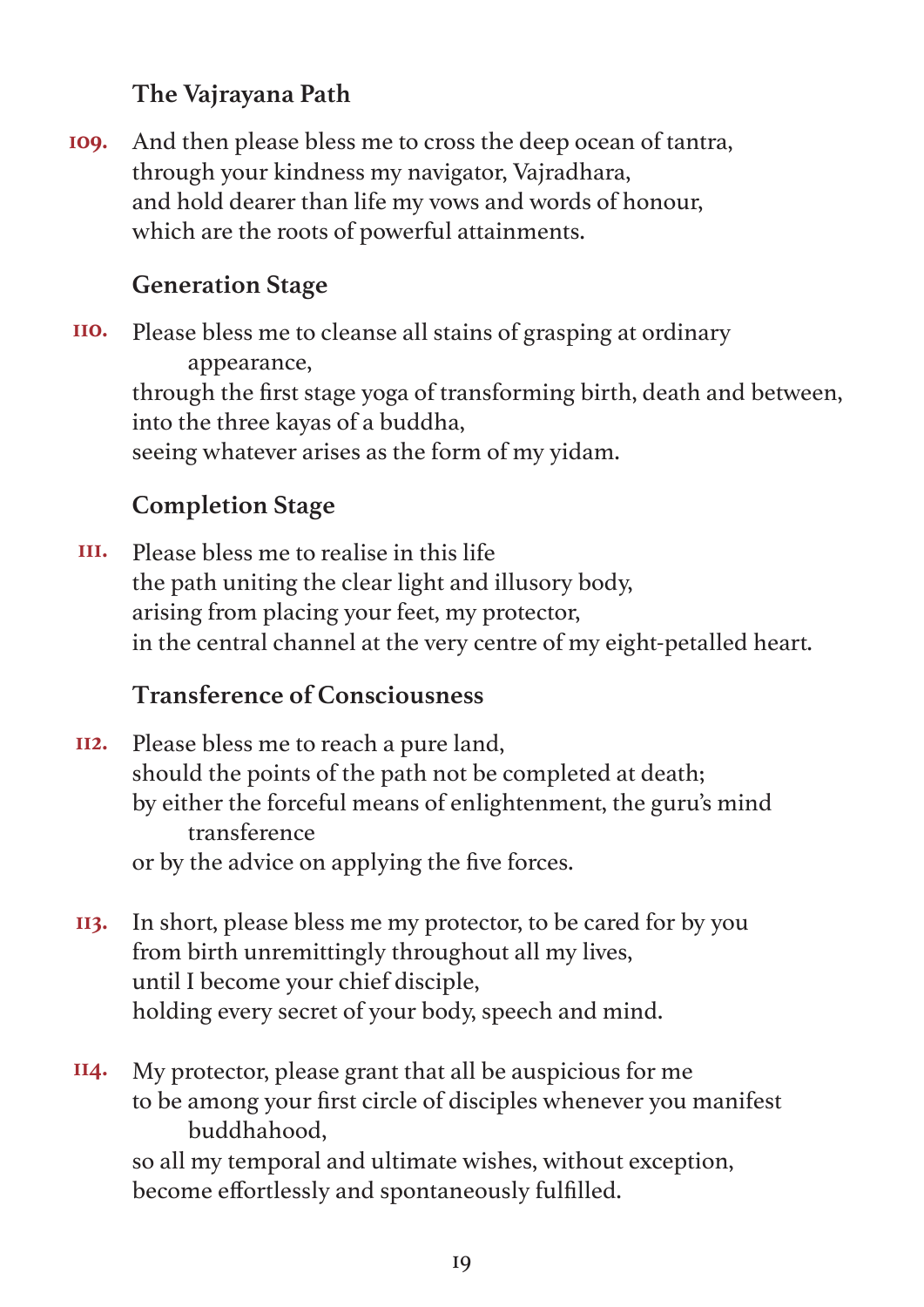# **Absorbing the Merit Field**

Having thus been entreated, supreme guru, pray grant this request: happily alight on the crown of my head so that you might bless me, and once again set your radiant feet firmly at the corolla of my lotus heart. **115.**

#### **Conclusion**

# **Dedication**

- I dedicate whatever white virtues thus created, as causes to uphold the holy Dharma of scripture and insight, and to fulfil without exception the prayers and deeds of all buddhas and bodhisattvas of the three times. **116.**
- By the force of this merit, may I never by parted in all my lives from mahayana's four spheres, and reach the end of my journey along the path of renunciation, bodhicitta, pure view and the two stages. **117.**

# **Verses of Auspiciousness**

- Through whatever excellent white virtues exist in samsara and nirvana, may all be auspicious for us to be free, here and now, from all misfortune and hardship, and enjoy a glorious, perfect, celestial treasure of temporal and ultimate virtue and goodness. **118.**
- May all be auspicious for the Buddha's teachings to long endure through your centres of Dharma, omniscient Lobsang Dragpa, being filled with hosts of yogis and the ordained, striving onepointedly to master the three pure trainings. **119.**
- Having requested your blessings, Lobsang Dragpa, who from the time of your youth made request to the supreme guruyidam, may all be auspicious for you, Lobsang Vajradhara, to grant spontaneously the wishes of others. **120.**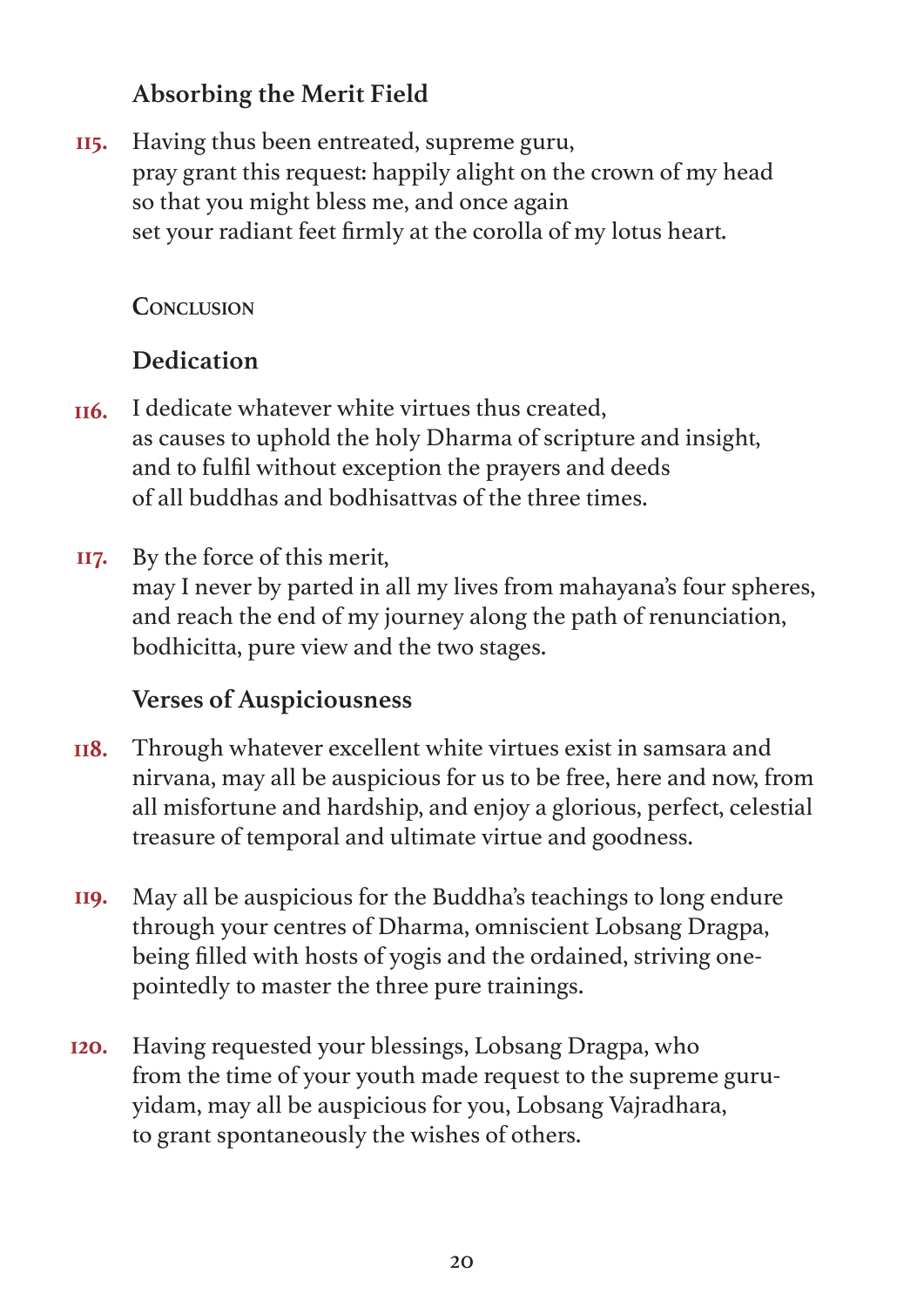- May all be auspicious for all our desired endowments to swell like a lake in the summer rains, bringing an unbroken flow of rebirth in faultless families, so that we may pass our days and nights with Lobsang's holy Dharma and thus delight in the glories of perfection. **121.**
- By the collection of whatever virtues I and others have done, and shall do from now until our enlightenment, may all be auspicious holy venerable one, for your form body to remain in this land, immutable like a vajra. **122.**

*Translator unknown*